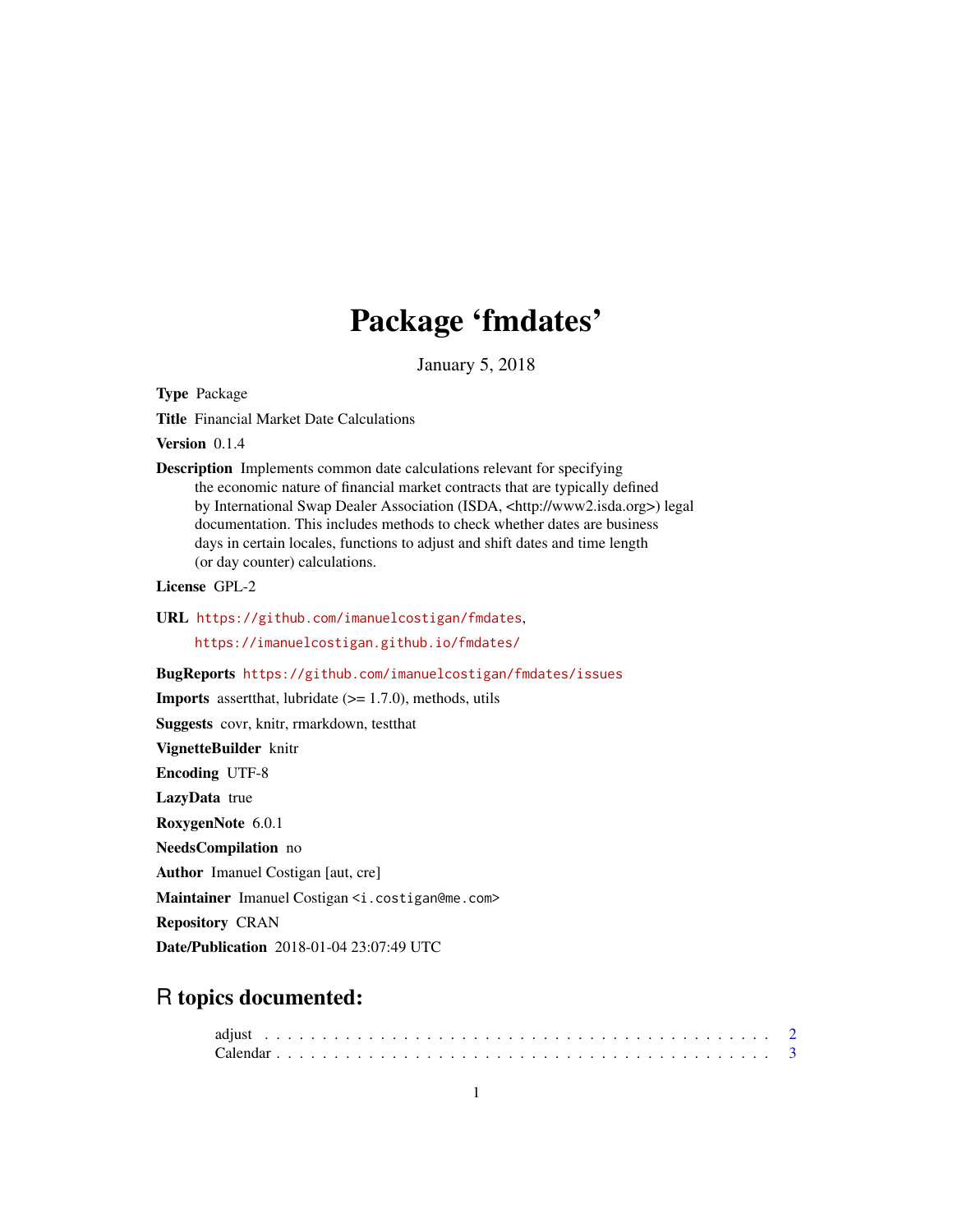#### <span id="page-1-0"></span> $2 \,$  adjust

| Index | 15 |
|-------|----|

<span id="page-1-1"></span>

adjust *Adjust to good dates*

# Description

One common financial markets date arithmetic requires a date needs to be rolled to the closest business day following some convention (see [is\\_valid\\_bdc\(\)](#page-7-1) for further details). Such rolled dates can be determined by calling adjust().

# Usage

```
adjust(dates, bdc, calendar)
```
# Arguments

| dates    | a vector of dates to adjust.                                                                                 |
|----------|--------------------------------------------------------------------------------------------------------------|
| bdc.     | the business day convention used to roll the dates if necessary                                              |
| calendar | an object that inherits from Calendar or JointCalendar which is used to de-<br>termine the goodness of dates |

# Value

a vector of adjusted dates - good days are unadjusted

# See Also

Other calendar methods: [generate\\_schedule](#page-4-1), [is\\_good](#page-6-1), [is\\_valid\\_bdc](#page-7-1), [is](#page-5-1), [locale](#page-10-1), [shift](#page-10-2), [tz](#page-11-1)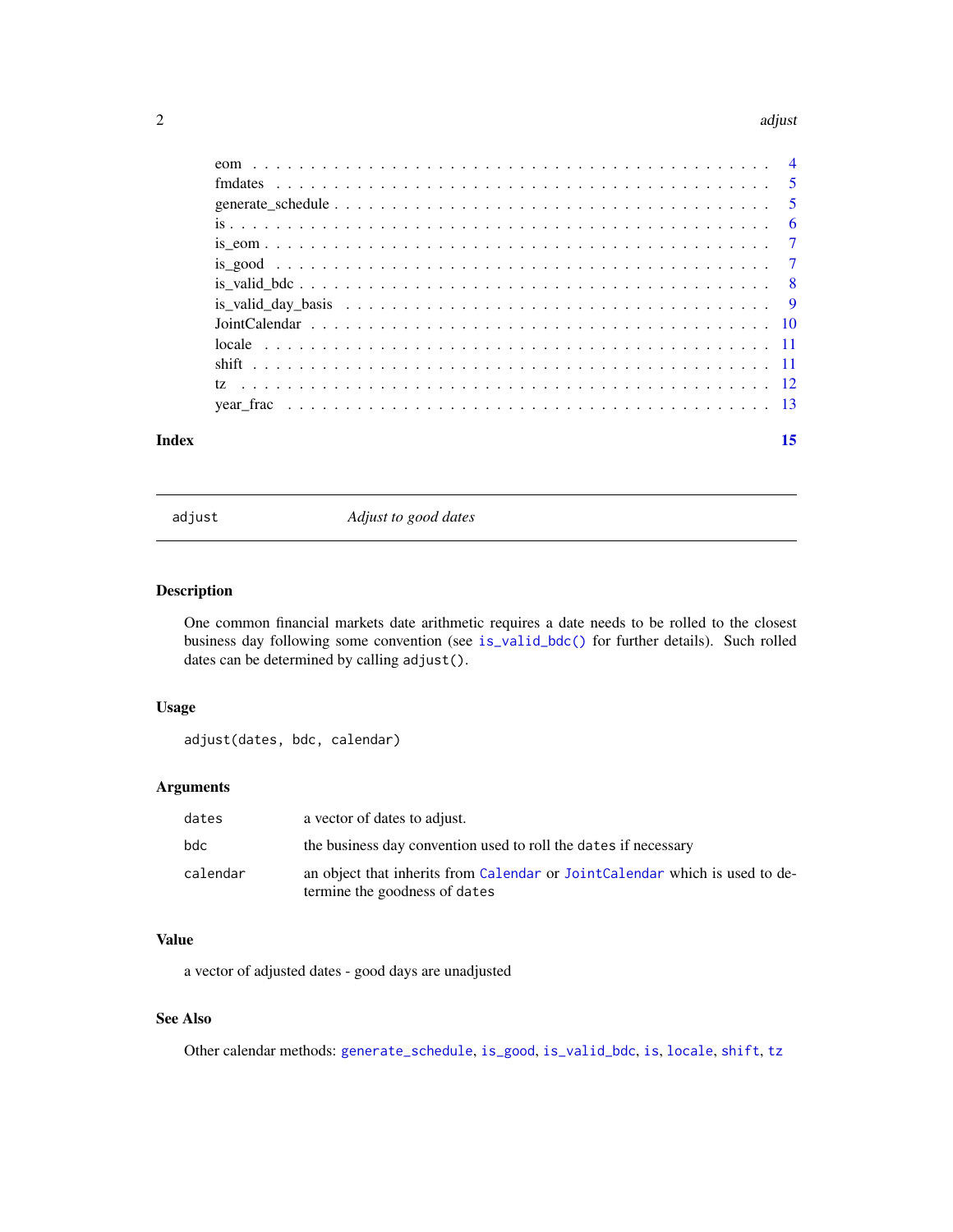#### <span id="page-2-0"></span>Calendar 3

#### Examples

```
ausy <- AUSYCalendar()
adjust(lubridate::ymd("20120102"), "u", ausy)
adjust(lubridate::ymd("20120102"), "f", ausy)
adjust(lubridate::ymd("20120102"), "mf", ausy)
adjust(lubridate::ymd("20120102"), "p", ausy)
adjust(lubridate::ymd("20120102"), "mp", ausy)
adjust(lubridate::ymd("20120102"), "ms", ausy)
```
<span id="page-2-1"></span>Calendar *Build a calendar*

#### Description

Calendars are necessary for two reasons: they define whether a calendar day is a good business day in a given locale and they are used to store the time zone for the locale. Calendars can correspond to a single locale (usually a city). These inherit from the Calendar class. The package implements a number of calendars for key financial market locales such as AUSYCalendar, USNYCalendar and EUTACalendar (TARGET). You can also define a joint locale using [JointCalendar\(\)](#page-9-1).

#### Usage

Calendar(locale, tz)

EmptyCalendar()

AUSYCalendar()

AUMECalendar()

CHZHCalendar()

EUTACalendar()

GBLOCalendar()

HKHKCalendar()

JPTOCalendar()

NOOSCalendar()

NZAUCalendar()

NZWECalendar()

USNYCalendar()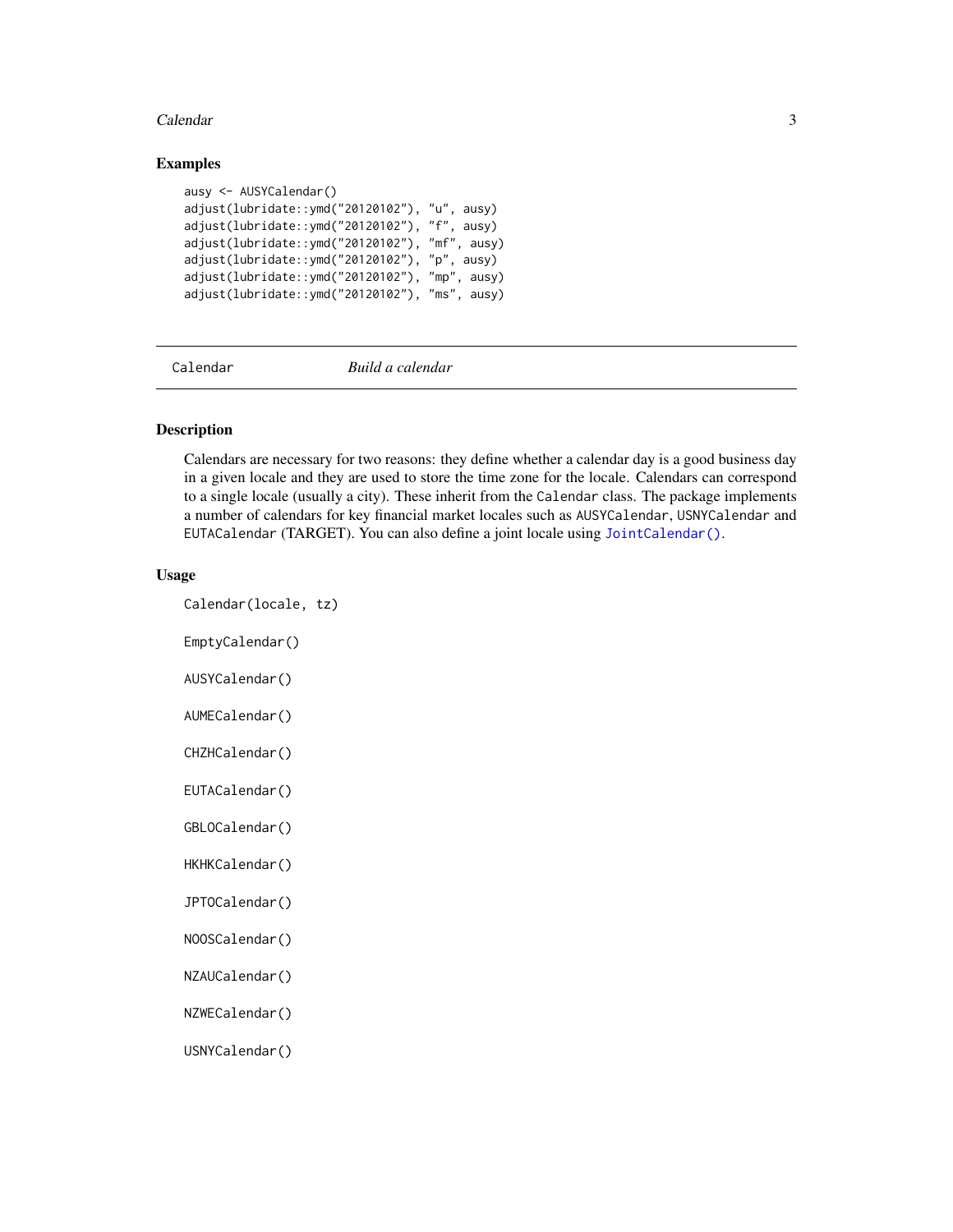# <span id="page-3-0"></span>Arguments

| locale | a four letter string representing an abbreviation of the locale. The package uses<br>locale representations loosely based on UN/LOCODE (e.g. Australia/Sydney is |
|--------|------------------------------------------------------------------------------------------------------------------------------------------------------------------|
|        | represented by AUSY rather than AU/SYD per the LOCODE specification). The                                                                                        |
|        | locale is used as a prefix to the calendar's S3 class in the following manner:<br><locale>Calendar (e.g. AUSYCalendar).</locale>                                 |
| tz     | the time zone associated with the given locale using $OIsonNames()$ (e.g. Australia/Sydney)                                                                      |

# Value

Calendar() returns a function that constructs an object inheriting from the Calendar class. The calendar constructors provided by the package returns an object that inherits from Calendar.

# See Also

Other calendar classes: [JointCalendar](#page-9-1)

# Examples

```
Calendar(NA, NA) # Defined: EmptyCalendar()
Calendar("AUSY", "Australia/Sydney") # Defined: AUSYCalendar()
```
eom *The end of month date*

#### Description

The dates are rounded to the end of their respective months.

# Usage

eom(dates)

# Arguments

dates a vector of dates.

# Value

a date vector with the same class as dates

# Examples

library("lubridate") eom(ymd(20120203, 20140203))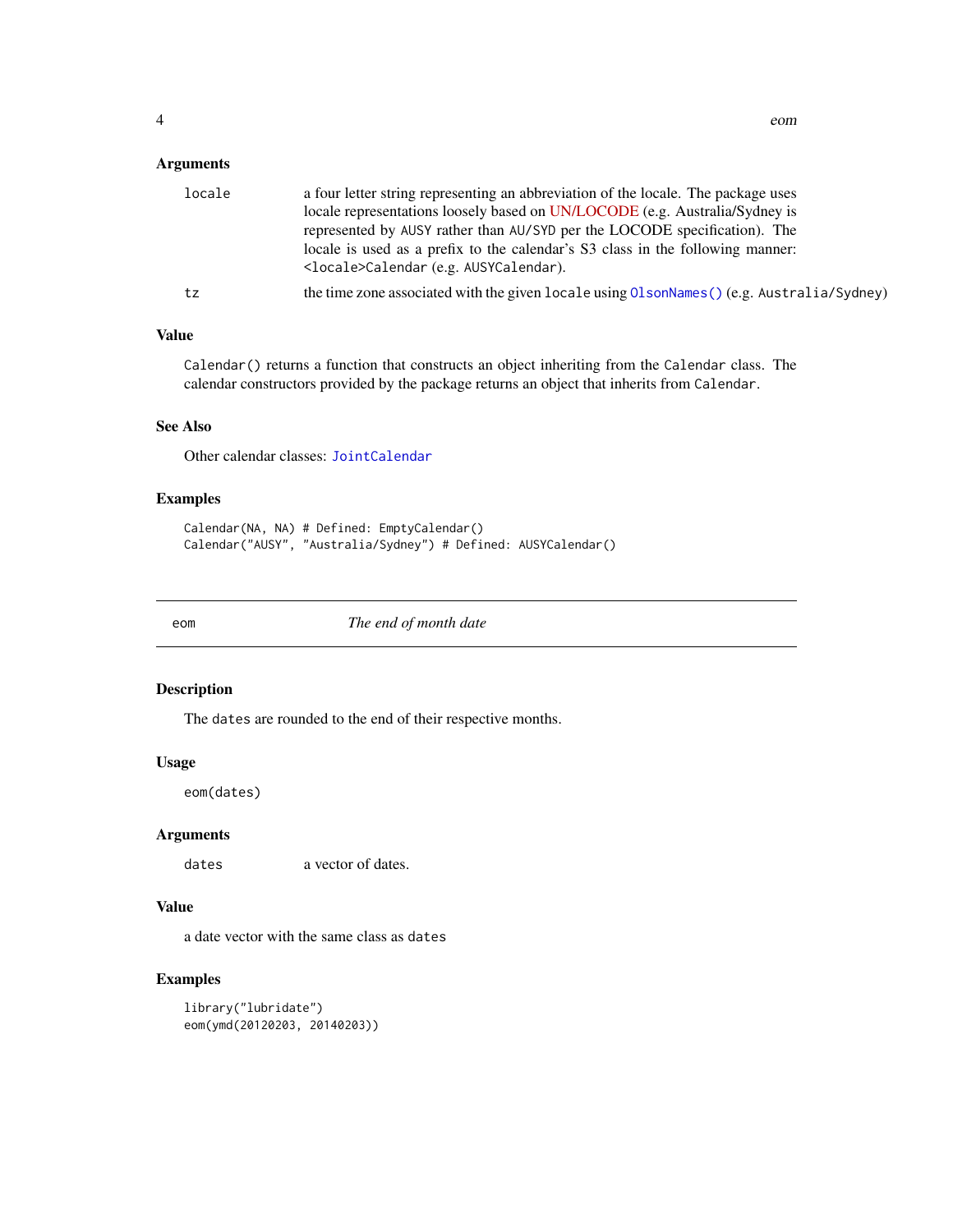<span id="page-4-0"></span>fmdates *fmdates*

#### Description

Implements common date calculations relevant for specifying the economic nature of financial market contracts that are typically defined by International Swap Dealer Association (ISDA) legal documentation.

# Details

The key classes and methods introduced by this package are documented in [Calendar](#page-2-1), [JointCalendar](#page-9-1), [is\\_good\(\)](#page-6-1), [adjust\(\)](#page-1-1), [shift\(\)](#page-10-2) and [year\\_frac\(\)](#page-12-1).

<span id="page-4-1"></span>generate\_schedule *Generate a date schedule*

# Description

Generate a date schedule from effective\_date to termination\_date. This code was derived from the Quantlib method Schedule::Schedule. This can be used to generate the cash flow, fixing and projection dates of an interest rate swap according to certain conventions.

#### Usage

```
generate_schedule(effective_date, termination_date, tenor,
  calendar = EmptyCalendar(), bdc = "u", stub = "short_front",
  eom_rule = FALSE, first_date = effective_date,
  last_date = termination_date)
```
# Arguments

|                  | effective_date the date at which the schedule begins. For example, the effective date of a swap.<br>This should be POSIXCt.                                                                                          |
|------------------|----------------------------------------------------------------------------------------------------------------------------------------------------------------------------------------------------------------------|
| termination_date |                                                                                                                                                                                                                      |
|                  | the date at which the schedule ends. For example, the termination date of a<br>swap. This should be POSIXct.                                                                                                         |
| tenor            | the frequency of the events for which dates are generated. For example, month(3)<br>reflects events that occur quarterly. Should be an atomic Period-class of<br>length one                                          |
| calendar         | a Calendar                                                                                                                                                                                                           |
| bdc              | a string representing one of the following business day conventions: "u", "f",<br>"mf", "p", "mp", "ms" (unadjusted, following, modified following, preceding,<br>modified preceding and modified succeeding, resp.) |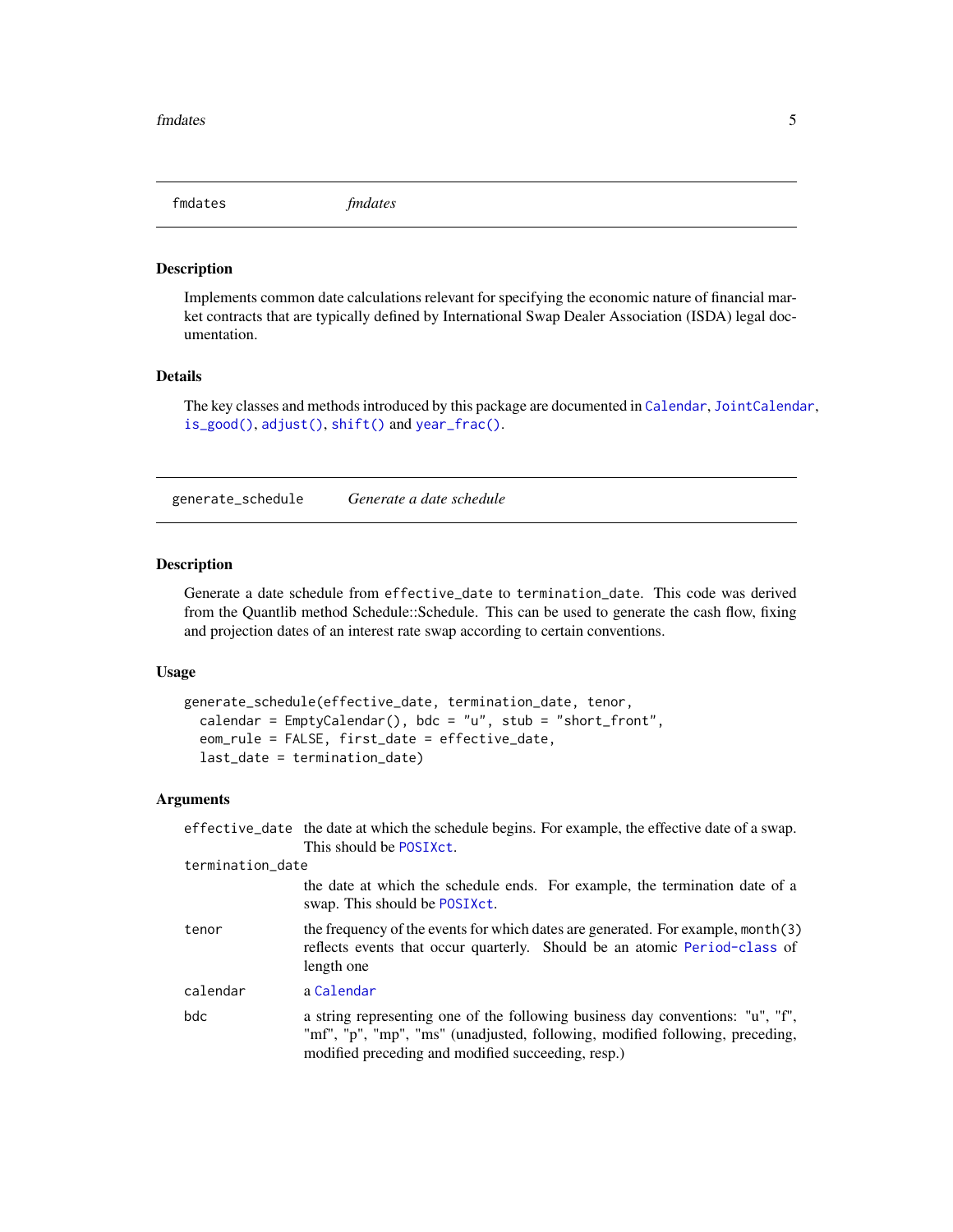<span id="page-5-0"></span>

| stub       | a string representing one of the following stub types: "short_front", "short_back",<br>"long front", "long back". |
|------------|-------------------------------------------------------------------------------------------------------------------|
| eom_rule   | a logical value defining whether the end-to-end convention applies.                                               |
| first_date | date of first payment for example. This defaults to effective_date as is usually<br>the case                      |
| last date  | date of last payment for example. This defaults to termination_date as is<br>usually the case                     |

# Value

an Interval vector

# See Also

Other calendar methods: [adjust](#page-1-1), [is\\_good](#page-6-1), [is\\_valid\\_bdc](#page-7-1), [is](#page-5-1), [locale](#page-10-1), [shift](#page-10-2), [tz](#page-11-1)

# Examples

```
library (lubridate)
effective_date <- ymd('20120103')
termination_date <- ymd('20121203')
tenor \leq months(3)
stub <- 'short_front'
bdc <- 'mf'
calendar <- AUSYCalendar()
eom_rule <- FALSE
generate_schedule(effective_date, termination_date, tenor, calendar,
bdc, stub, eom_rule)
```
<span id="page-5-1"></span>is *Calendar class checkers*

# Description

Calendar class checkers

# Usage

is.Calendar(x)

is.JointCalendar(x)

#### Arguments

x object to be tested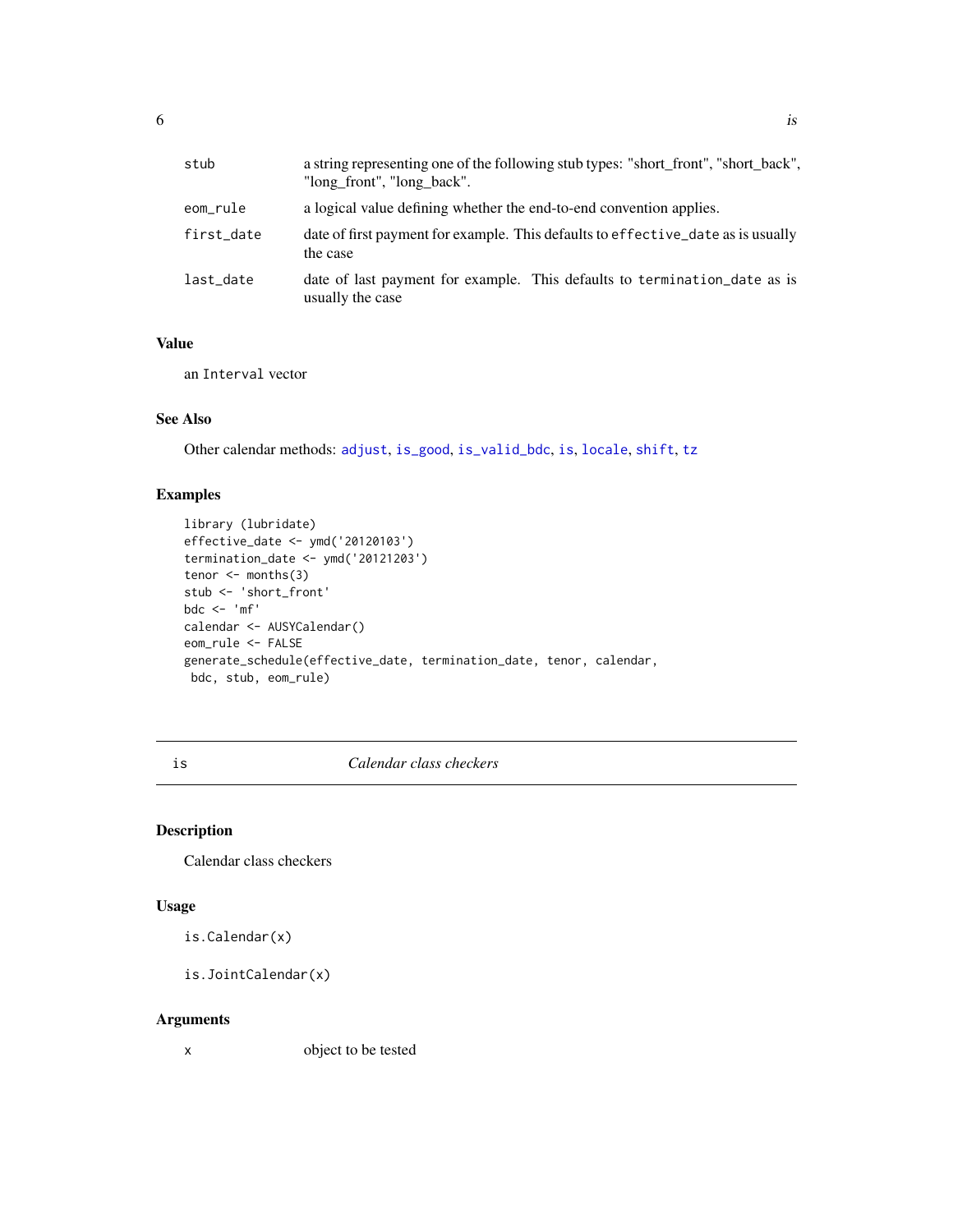#### <span id="page-6-0"></span>is\_eom 7

# Value

TRUE if x inherits from Calendar or JointCalendar (is.Calendar and is.JointCalendar respectively) and FALSE otherwise.

#### See Also

Other calendar methods: [adjust](#page-1-1), [generate\\_schedule](#page-4-1), [is\\_good](#page-6-1), [is\\_valid\\_bdc](#page-7-1), [locale](#page-10-1), [shift](#page-10-2), [tz](#page-11-1)

is\_eom *Checks whether dates are last day of month*

# Description

This checks whether the dates provided are the last day of a month.

# Usage

is\_eom(dates)

#### Arguments

dates a vector of dates.

# Value

a logical vector

# Examples

```
library("lubridate")
is_eom(ymd(20110228)) # TRUE
is_eom(ymd(20120229)) # TRUE
```
<span id="page-6-1"></span>is\_good *Good date checker*

# Description

Checks whether dates are business days (good days) in a given locale represented by a Calendar.

# Usage

is\_good(dates, calendar)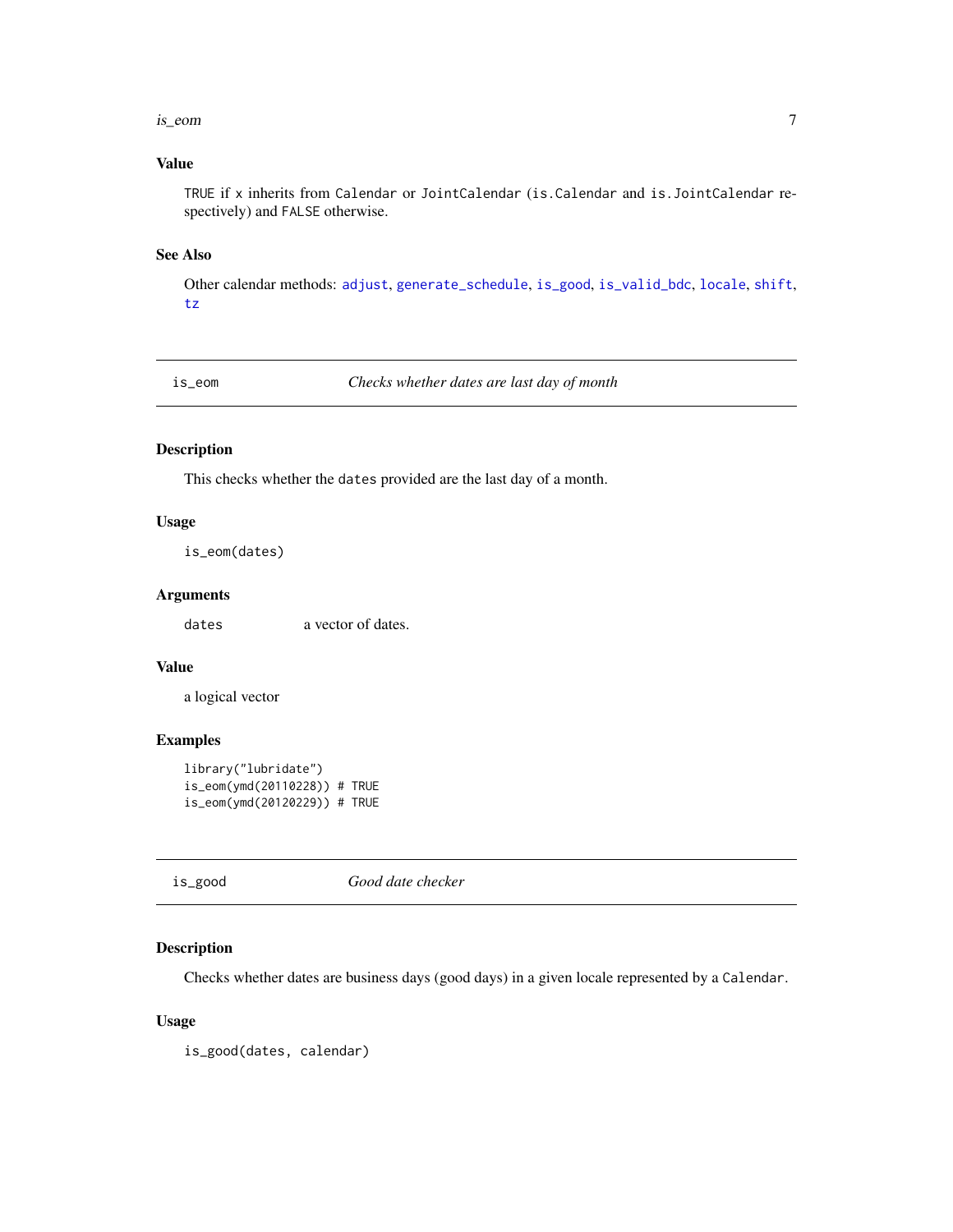#### <span id="page-7-0"></span>**Arguments**

| dates    | a vector of dates                                                               |
|----------|---------------------------------------------------------------------------------|
| calendar | an object inheriting from either Calendar or JointCalendar. Dispatch to methods |
|          | occurs on this argument.                                                        |

# Details

An is\_good method must be written for each calendar. The default method returns TRUE for all dates. Methods have been implemented for each of the calendars inheriting from the Calendar class - see the method's code for more details. The method implemented for the JointCalendar class checks whether the supplied dates are good in each or any of the locales represented by the joint calendar depending on the rule specified by the joint calendar.

# Value

a logical vector with TRUE if the date is good and FALSE if the date is bad

# See Also

#### Calendar

Other calendar methods: [adjust](#page-1-1), [generate\\_schedule](#page-4-1), [is\\_valid\\_bdc](#page-7-1), [is](#page-5-1), [locale](#page-10-1), [shift](#page-10-2), [tz](#page-11-1)

#### Examples

```
is_good(lubridate::ymd(20160126, 20160411), AUSYCalendar())
is_good(lubridate::ymd(20160126), USNYCalendar())
```
<span id="page-7-1"></span>is\_valid\_bdc *Business day conventions*

# Description

Checks whether business day conventions are valid.

#### Usage

is\_valid\_bdc(bdc)

#### Arguments

bdc a character vector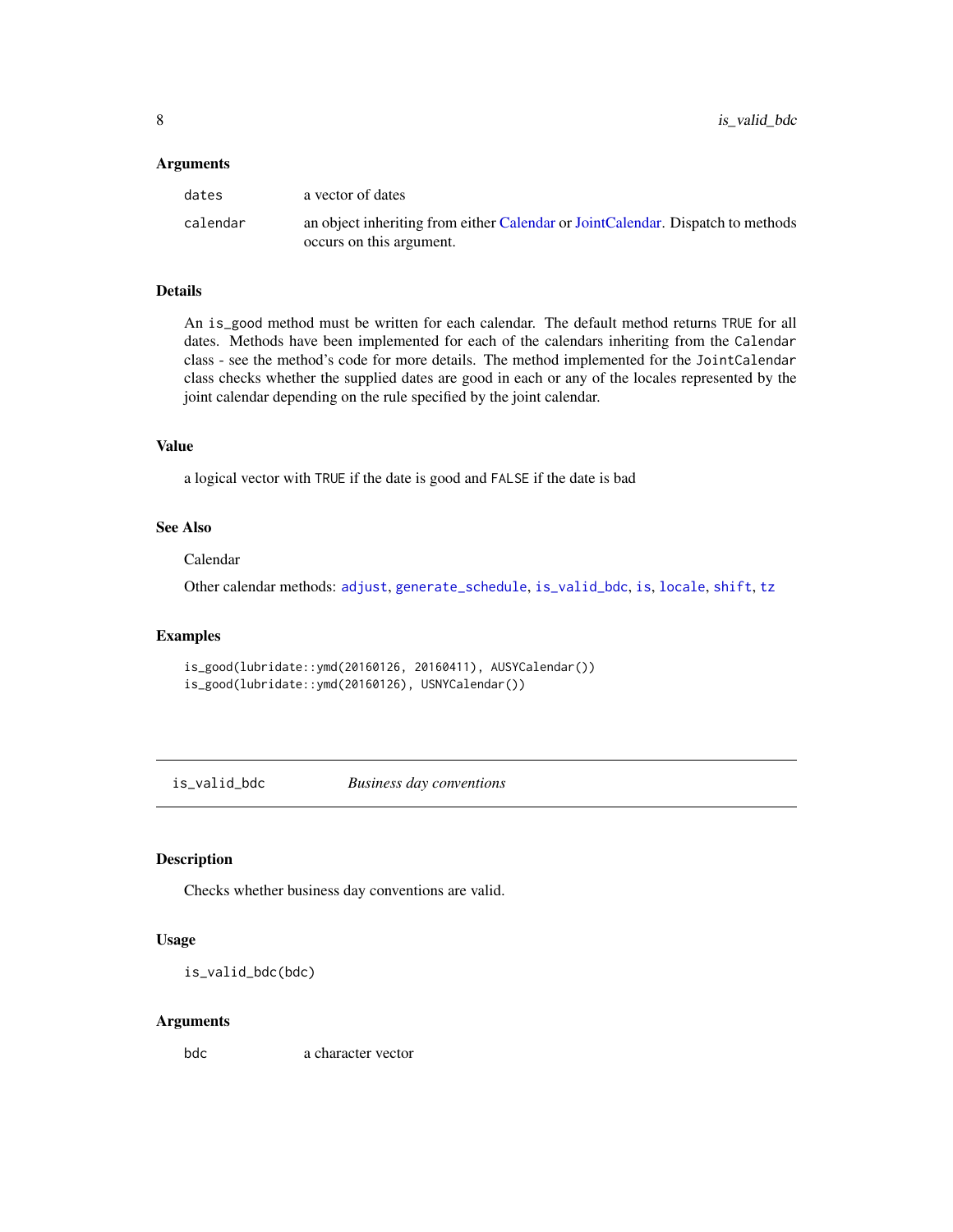#### <span id="page-8-0"></span>Details

The supported day conventions are:

- u unadjusted. No adjustments made to a date.
- f following. The date is adjusted to the following business day.
- mf modified following. As per following convention. However, if the following business day is in the month following the date, then the date is adjusted to the preceding business day.
- p preceding. The date is adjusted to the preceding business day.
- mp modified preceding. As per preceding convention. However, if the preceding business day is in the month prior to the date, then the date is adjusted to the following business day.
- ms modified succeeding. This convention applies to Australian bank bills. Australian bank bills' maturities defined as either early (prior to the 15th) or late month (after the 15th). If the maturity date calculated straight from a bill's term crosses either the end of the month or the 15th of the month, the bill's maturity is adjusted to the preceding business day.

#### Value

a flag (TRUE or FALSE) if all the supplied business day conventions are supported.

# See Also

Other calendar methods: [adjust](#page-1-1), [generate\\_schedule](#page-4-1), [is\\_good](#page-6-1), [is](#page-5-1), [locale](#page-10-1), [shift](#page-10-2), [tz](#page-11-1)

<span id="page-8-1"></span>is\_valid\_day\_basis *Day basis conventions*

# Description

Checks whether day basis conventions are valid. Supported day basis conventions are documented in [year\\_frac\(\)](#page-12-1)

#### Usage

```
is_valid_day_basis(day_basis)
```
#### Arguments

day\_basis A character vector of day basis conventions.

#### Value

will return TRUE for day\_basis elements that are any of the following: 30/360, 30/360us, 30e/360, 30e/360isda, 30e+/360, act/360, act/365 and act/actisda. Otherwise will return FALSE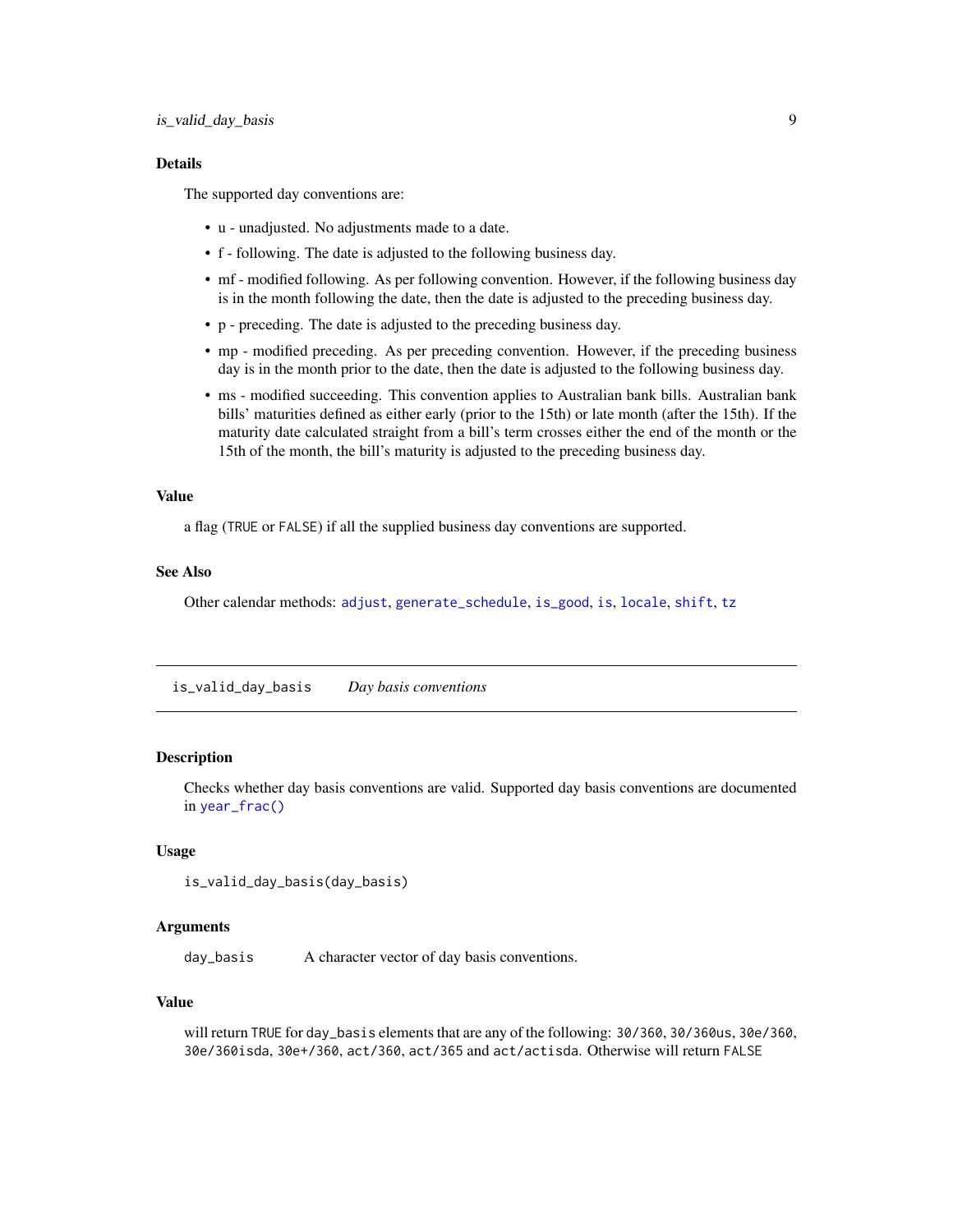# See Also

```
Other counter methods: actual_360, actual_365, actual_actual_isda, thirty_360_eu_isda,
thirty_360_eu_plus, thirty_360_eu, thirty_360_us, thirty_360, year_frac
```
# Examples

```
is_valid_day_basis(c("act/360", "act/365f"))
```
<span id="page-9-1"></span>JointCalendar *Joint calendars*

# Description

Sometimes the calendar governing a financial contract is defined by multiple single locales. These joint calendars are represented by the JointCalendar class.

#### Usage

```
JointCalendar(calendars, rule = all)
```
#### Arguments

| calendars | a list of at least one Calendar () objects                                                                     |
|-----------|----------------------------------------------------------------------------------------------------------------|
| rule      | either all or any corresponding to a date being good if it is good in all or any<br>of the calendars supplied. |

#### Value

an object of class JointCalendar when using JointCalendar()

#### See Also

Other calendar classes: [Calendar](#page-2-1)

# Examples

```
JointCalendar(list(AUSYCalendar(), AUMECalendar()), all)
JointCalendar(list(AUSYCalendar(), AUMECalendar()), any)
```
<span id="page-9-0"></span>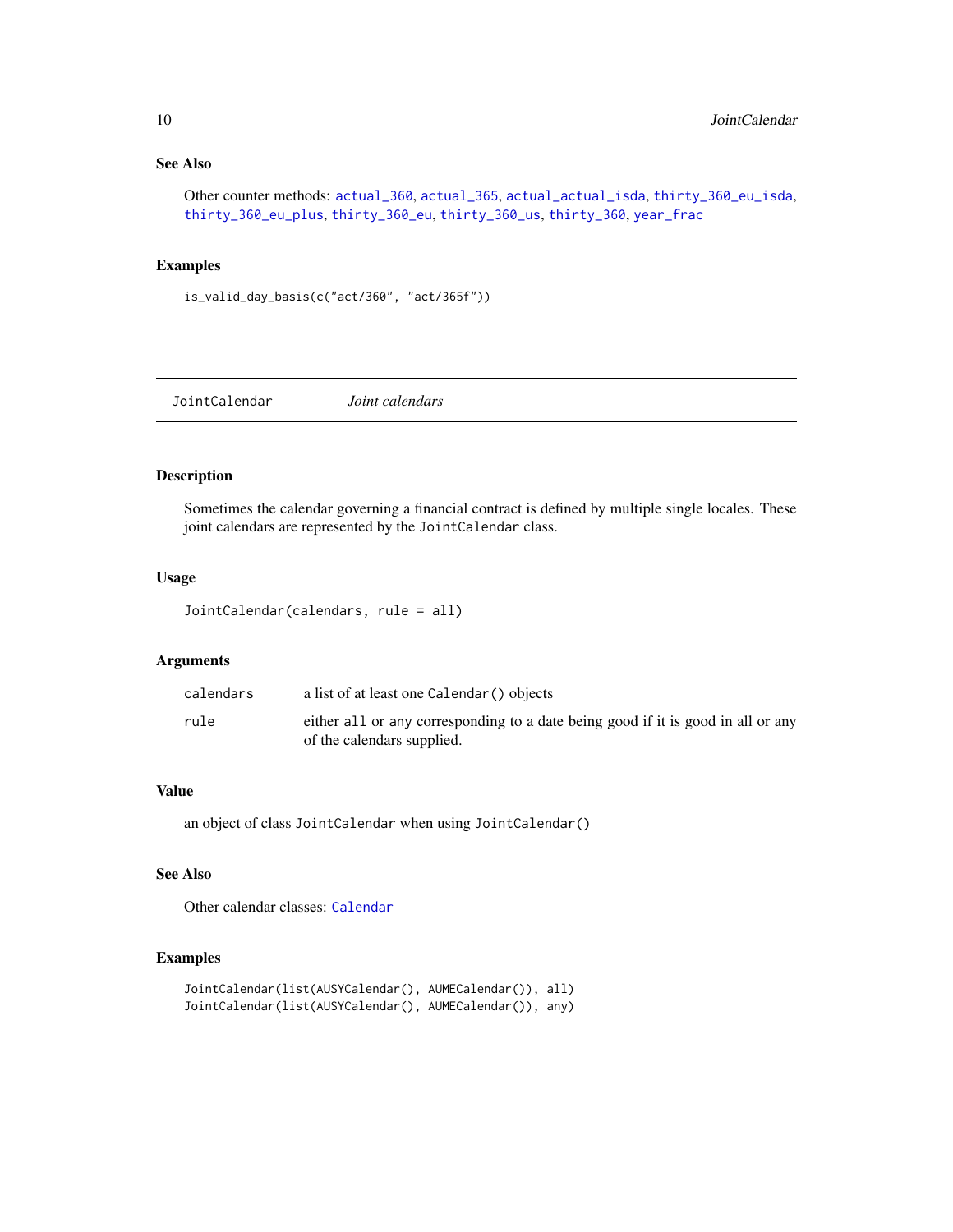<span id="page-10-1"></span><span id="page-10-0"></span>

#### Description

Extract locale from calendars

# Usage

locale(x)

#### Arguments

x an instance of a [Calendar](#page-2-1) or [JointCalendar](#page-9-1) object

# Value

a string representing the locale (e.g. "AUSY")

# See Also

Other calendar methods: [adjust](#page-1-1), [generate\\_schedule](#page-4-1), [is\\_good](#page-6-1), [is\\_valid\\_bdc](#page-7-1), [is](#page-5-1), [shift](#page-10-2), [tz](#page-11-1)

#### Examples

```
locale(AUSYCalendar())
locale(c(AUSYCalendar(), AUMECalendar()))
```
<span id="page-10-2"></span>shift *Shifting dates to good dates*

# Description

The [adjust\(\)](#page-1-1) function rolls dates to the closest good dates. This function shifts dates by a given [period](#page-0-0) and adjusting the resulting dates to a closest good dates following the given business day convention.

# Usage

```
shift(dates, period, bdc = "u", calendar = EmptyCalendar(),
 eom_rule = TRUE)
```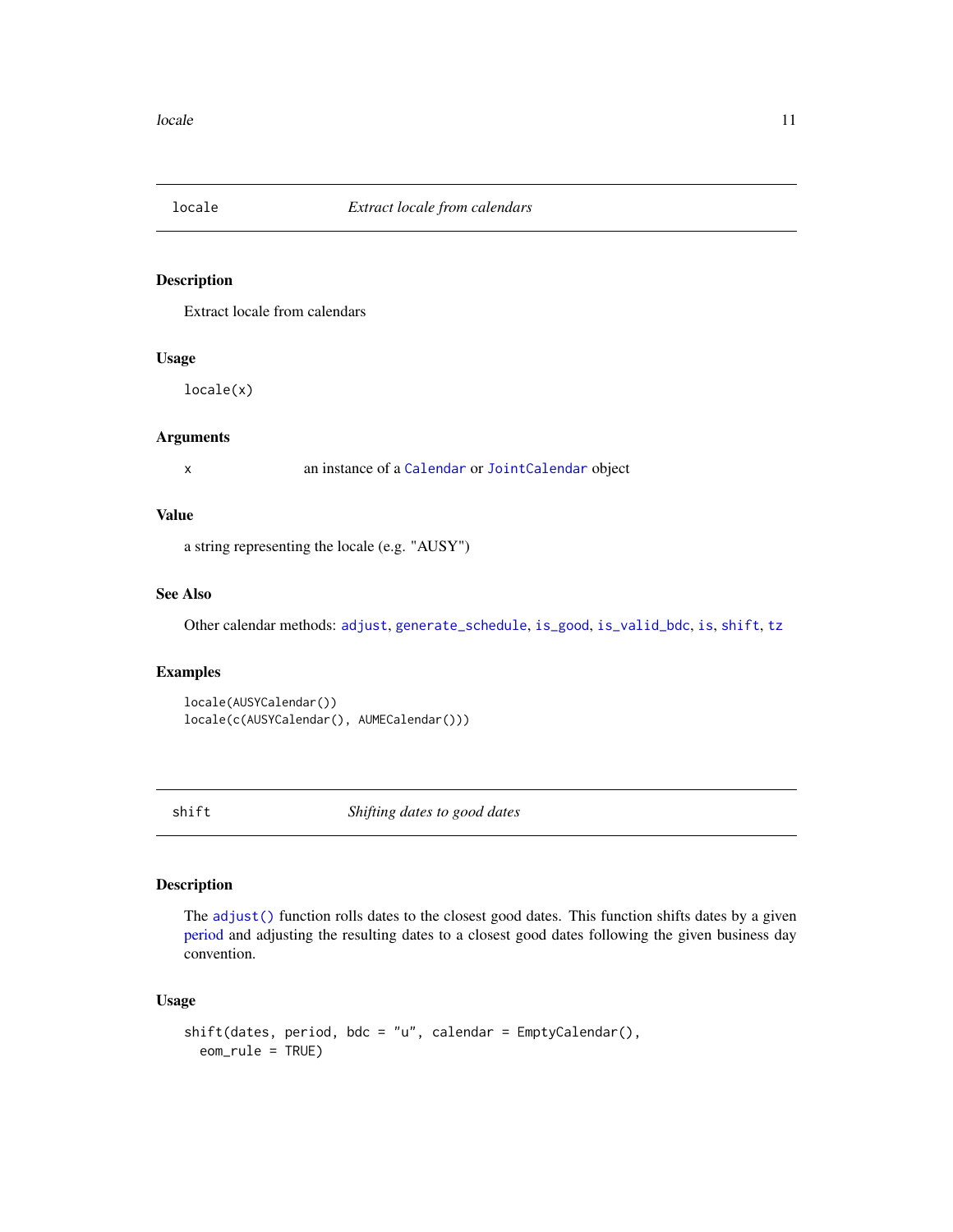# <span id="page-11-0"></span>Arguments

| dates    | a vector of dates to shift and adjust                                                                                                                                                                             |
|----------|-------------------------------------------------------------------------------------------------------------------------------------------------------------------------------------------------------------------|
| period   | an atomic instance of the period class in the sense that only one of its slots should<br>be non-zero. It must also only be a day, month or year period type.                                                      |
| bdc      | the business day convention used to roll the dates if necessary (default: "u" -<br>unadjusted)                                                                                                                    |
| calendar | an object that inherits from Calendar or JointCalendar which is used to de-<br>termine the goodness of dates (default: EmptyCalendar())                                                                           |
| eom_rule | if one of the dates is the last business day of the month, is being shifted by a<br>month or year period and eom_rule is TRUE then the shifted date is also the last<br>business day of the month (default: TRUE) |

# Value

a vector of shifted dates

# See Also

Other calendar methods: [adjust](#page-1-1), [generate\\_schedule](#page-4-1), [is\\_good](#page-6-1), [is\\_valid\\_bdc](#page-7-1), [is](#page-5-1), [locale](#page-10-1), [tz](#page-11-1)

# Examples

```
library(lubridate)
ausy <- AUSYCalendar()
shift(ymd("20120229"), months(1), "u", ausy, FALSE)
shift(ymd("20120229"), months(1), "u", ausy, TRUE)
```
<span id="page-11-1"></span>

#### tz *Extract time zone from calendars*

# Description

Extract time zone from calendars

# Usage

```
## S3 method for class 'Calendar'
tz(x)## S3 method for class 'JointCalendar'
```
 $tz(x)$ 

#### Arguments

```
x an instance of a Calendar or JointCalendar object
```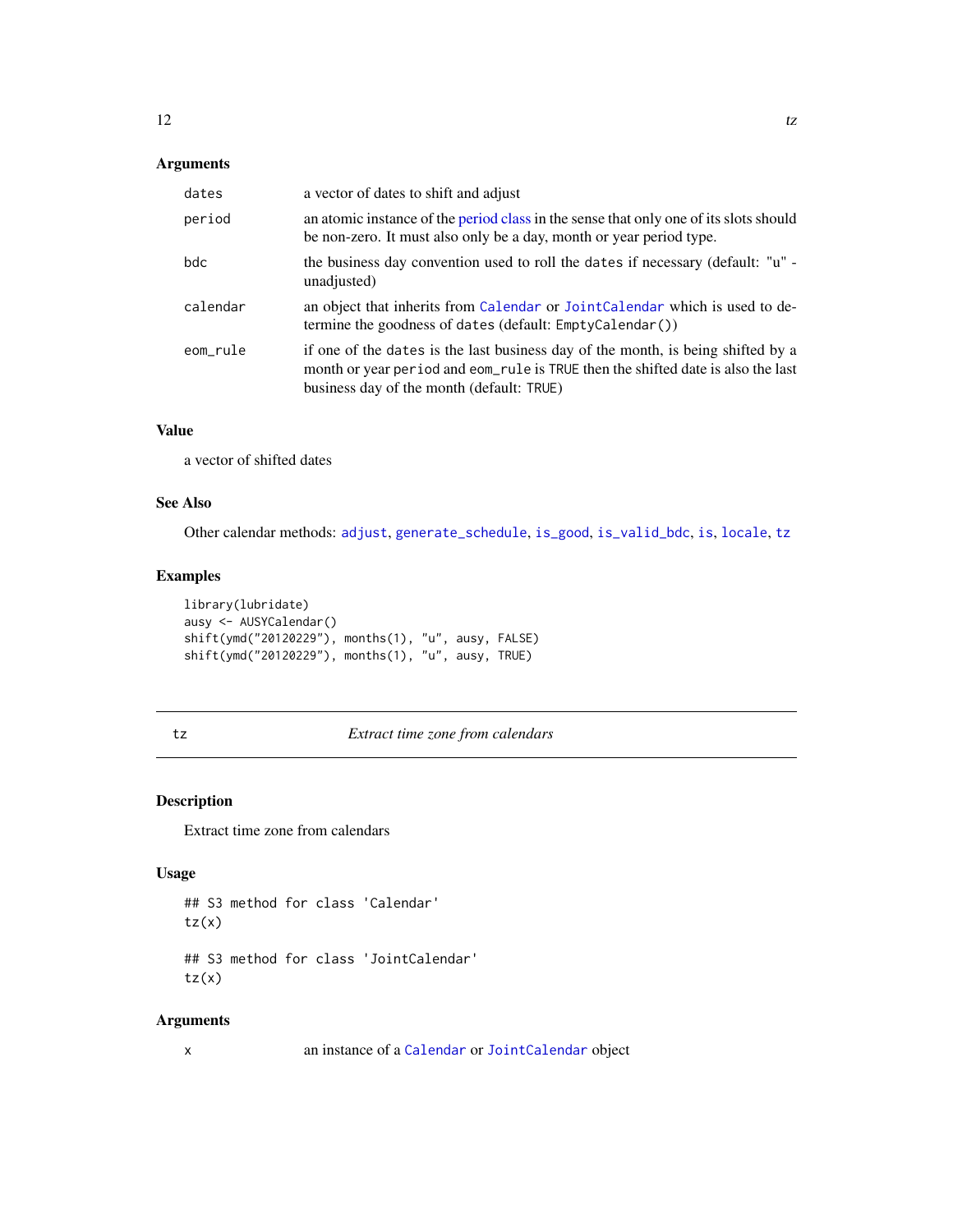#### <span id="page-12-0"></span>year\_frac 13

# Value

a string representing the time zone (e.g. "Australia/Sydney") or vector of time zones in the case of joint calendars

#### See Also

Other calendar methods: [adjust](#page-1-1), [generate\\_schedule](#page-4-1), [is\\_good](#page-6-1), [is\\_valid\\_bdc](#page-7-1), [is](#page-5-1), [locale](#page-10-1), [shift](#page-10-2)

# Examples

```
lubridate::tz(AUSYCalendar())
lubridate::tz(c(AUSYCalendar(), AUMECalendar()))
```
<span id="page-12-1"></span>year\_frac *The years between two dates for a given day basis convention*

#### Description

This calculates the years between two dates using the given day basis convention.

#### Usage

```
year_frac(date1, date2, day_basis, maturity_date = NULL)
```
# Arguments

| date1         | A vector of dates. This will be coerced to a Date class.                                                     |
|---------------|--------------------------------------------------------------------------------------------------------------|
| date2         | A vector of dates. This will be coerced to a Date class.                                                     |
| day_basis     | The basis on which the year fraction is calculated. See is_valid_day_basis()                                 |
| maturity_date | a vector of dates representing the maturity date of the instrument. Only used for<br>30E/360 ISDA day basis. |

#### Details

The order of date1 and date2 is not important. If date1 is less than date2 then the result will be non-negative. Otherwise, the result will be negative. The parameters will be repeated with recycling such that each parameter's length is equal to maximum length of any of the parameters.

# Value

a numeric vector representing the number of years between date1 and date2.

#### References

[http://en.wikipedia.org/wiki/Day\\_count\\_convention](http://en.wikipedia.org/wiki/Day_count_convention)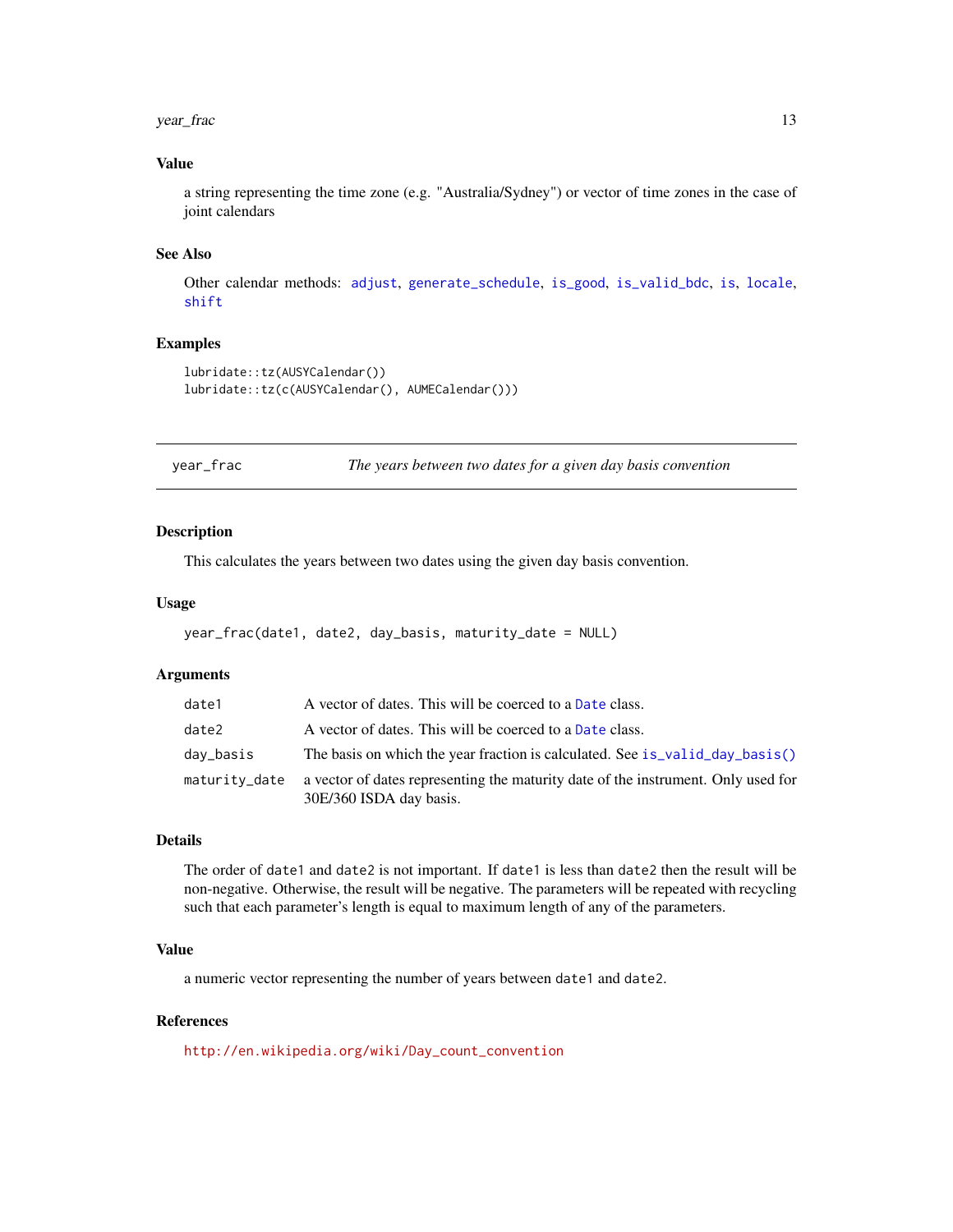# <span id="page-13-0"></span>See Also

```
Other counter methods: actual_360, actual_365, actual_actual_isda, is_valid_day_basis,
thirty_360_eu_isda, thirty_360_eu_plus, thirty_360_eu, thirty_360_us, thirty_360
```
# Examples

```
require(lubridate)
year_frac(ymd("2010-03-31"), ymd("2012-03-31"), "30/360us") # 2
year_frac(ymd("2010-02-28"), ymd("2012-03-31"), "act/360") # 2.116667
year_frac(ymd("2010-02-28"), ymd("2012-03-31"), "act/365") # 2.087671
year_frac(ymd("2010-02-28"), ymd("2012-03-31"), "act/actisda") # 2.086998
```